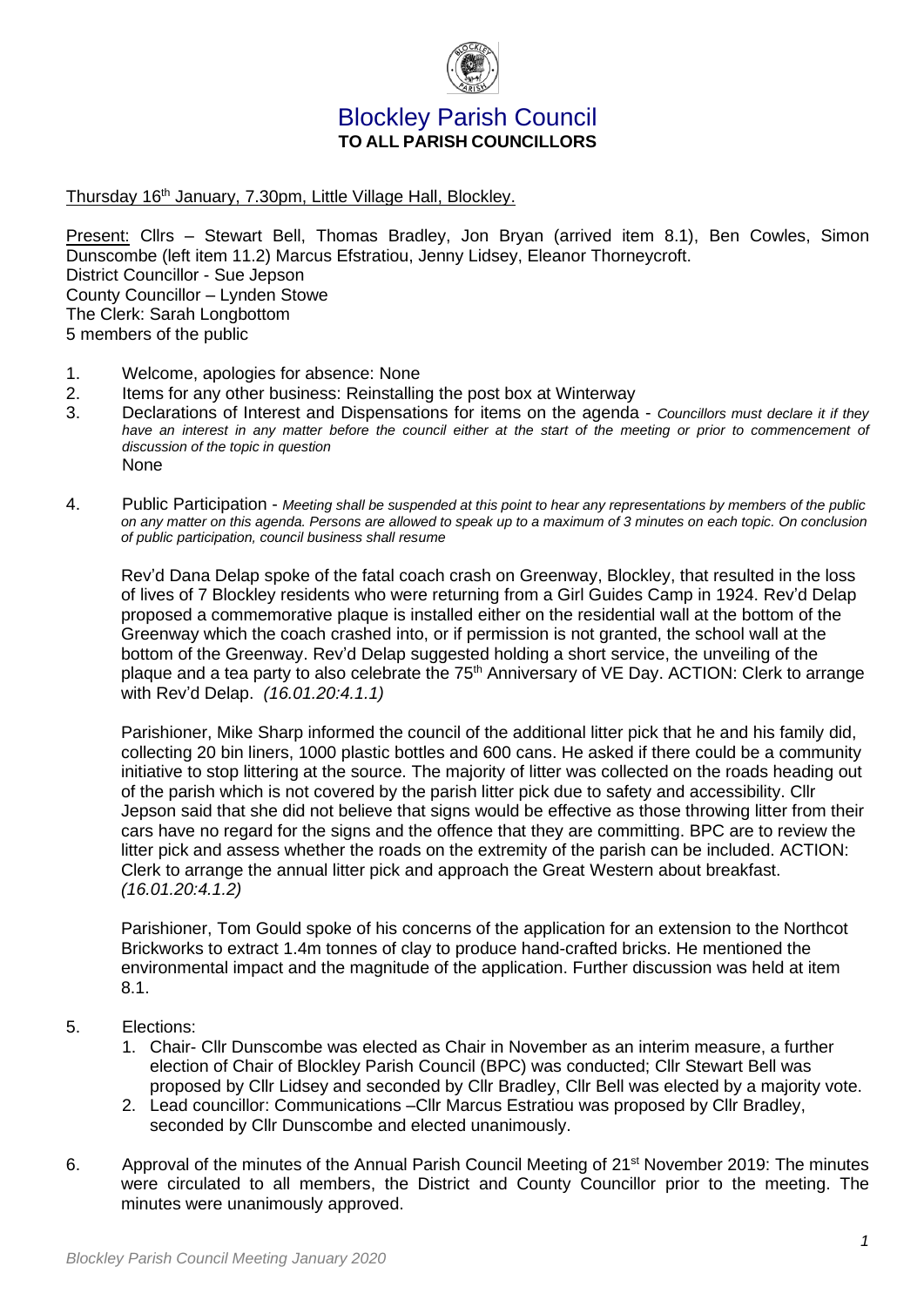6.1 Matters Arising:

| <b>Item</b>   | Action (responsibility) from 21 <sup>st</sup> November 2019                              | <b>Status</b> |
|---------------|------------------------------------------------------------------------------------------|---------------|
| 190919:15.1   | Councillor Thorneycroft to arrange with 360 outreach sessions with parishioners 60 years | Done          |
|               | plus                                                                                     |               |
| 191019:12.2   | Cllr Thorneycroft to commission the installation of play equipment at Wydelands,         | Done          |
|               | Draycott                                                                                 |               |
| 191019:12.3   | Cllr Cowles and Cllr Thorneycroft to finalise the Community Grant application and submit | Ongoing       |
|               | to CDC                                                                                   |               |
| 191019:17.1   | Cllr Dunscombe to arrange Richard Weller to present to councillors about running         | Ongoing       |
|               | community events                                                                         |               |
| 21.11.19:7.1  | Clerk to obtain a quote for fixing and replacing the loose steps at the Blockley war     | Done          |
|               | memorial                                                                                 |               |
| 21.11.19:8.1  | Site visit required by Cllr Cowles to Sheaf House Farm                                   | Done          |
|               |                                                                                          |               |
| 21.11.19:9.1  | The Clerk is to review the CMAS report and compile attendance figures.                   | Done          |
|               |                                                                                          |               |
| 21.11.19:9.2  | Cllr Dunscombe is having the pension requirement reviewed by an independent advisor      | Ongoing       |
| 21.11.19:9.3  | The Clerk is to research grant opportunities for the second half of the Churchyard wall  | Ongoing       |
|               |                                                                                          |               |
| 21.11.19:9.4  | Clerk is to ask ground contractors to review their quotations                            | Done          |
| 21.11.19:9.5  | The RFO is to advise a budget for Churchill Close project at the next meeting            | Done          |
|               |                                                                                          |               |
| 21.11.19:11.1 | Cllr Dunscombe is to research rainfall equipment                                         | Ongoing       |
|               |                                                                                          |               |
| 21.11.19:11.2 | Cllr Bryan is to make enquiries into purchasing and shelf life of sandbags               | Done          |
| 21.11.19:11.3 | The Clerk is to abstract the key information from Nigel Adams email regarding flooding   | Done          |
|               | and make notices for the five parish noticeboards                                        |               |
|               |                                                                                          |               |

## 7. County and District Councillors' reports

- Cllr Sue Jepson (CDC) All households have received the leaflet informing residents of the changes to the domestic recycling program, including notification that the green garden waste bin will be collected fortnightly.
- The CDC budget meeting was held in Moreton in Marsh on Monday 4-7pm, Cllr Jepson did not attend but informed the parish councillors that the budget will be publicised at the end of February.
- Cllr Lynden Stowe (GCC) confirmed that Gloucestershire County Council's proportion of the Council Tax is increasing by 3.99%. 2% for adult-care, 1.99% general revenue. Adult-care and children-care is rising well above inflation. Cllr Stowe said that the government are providing funds higher than inflation to support the demand.
- £150m investment in highways, next year will be the local roads.
- Northcot Brickworks development Cllr Stowe confirmed he will request an extension to the deadline for comments. He strongly urged that local concerns are raised quickly with the case officer to ensure that issues are considered in depth and responded to. Cllr Stowe clarified the GCC have experts accessing the application and advised that the best approach for the parish councillors is to provide local knowledge and understanding to ensure that local issues are addressed and mitigated.
- Cllr Bradley alerted Cllr Stowe to repeated localised flooding. Cllr Stowe advised that photos are sent to evidence the situations occurring in the parish. ACTION: Cllr Bryan to photograph the flooded roads. (16.01.20:7.1)

8. Planning – 4 Plum Tree Cottages, Paxford. The application was reviewed ahead of the meeting, councillors have no objections.

Wallands Barn, councillors have noted that a class Q application has been submitted. Councillors are aware of the dubious restoration the barn has undergone to date. Councillors are awaiting the decision by CDC.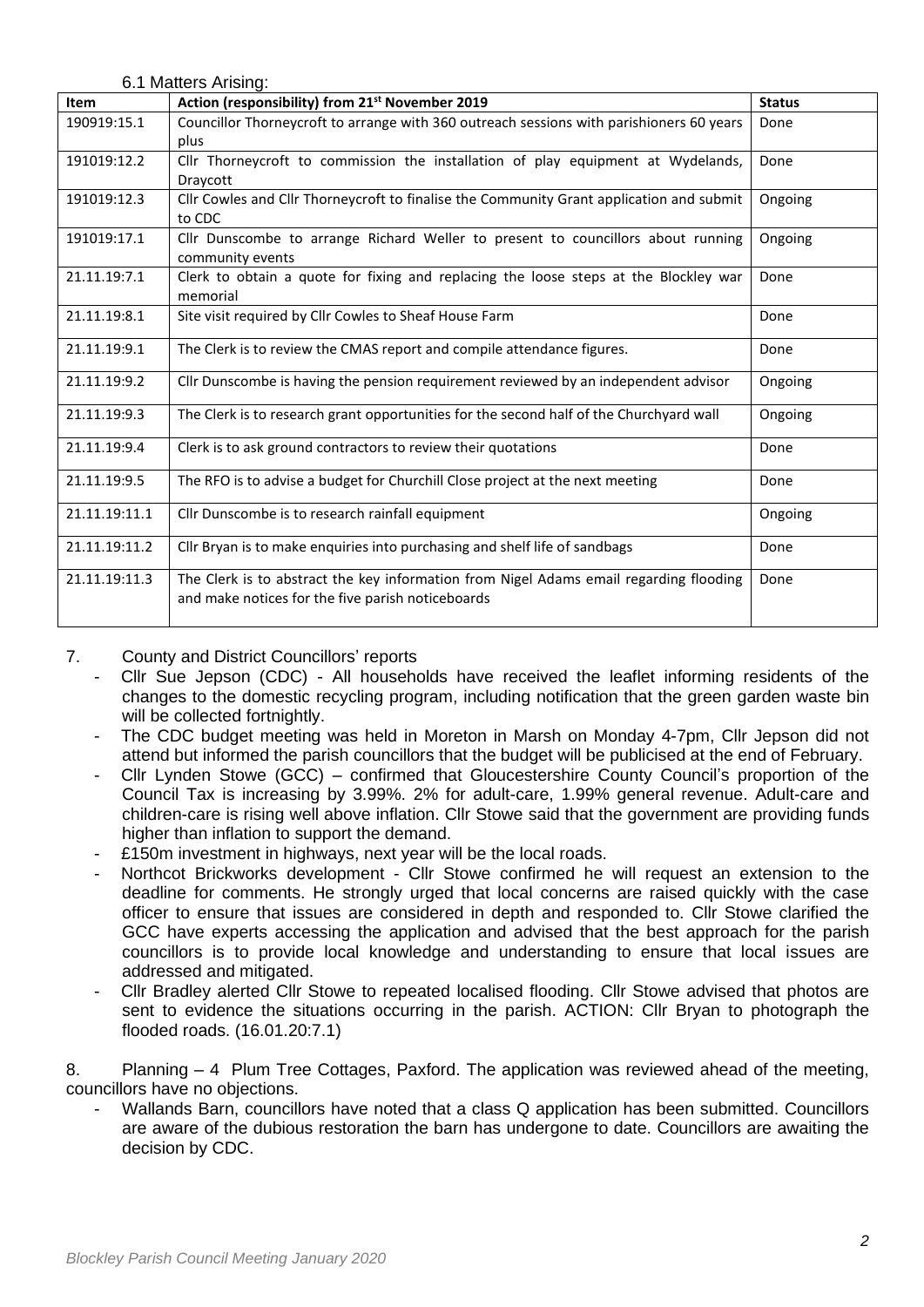## 8.1 Northcot Brickworks

Cllr Cowles thanked Cllr Stowe for his input and advise, he suggested a working group to analyse the application. ACTION: Councillor Cowles to contact form a working group to analyse the application and submit comments to the planning officer. (16.01.19:8.1.1)

The councillors agreed that another public, drop-exhibition should held by Richard Hunt the Associate Planner for PleydellSmithyman Limited. Councillors agreed that ideally two sessions should be held, one in Paxford and one in Draycott; the is no appropriate venue in Aston Magna. It was agreed that more extensive promotion of the exhibition should be done in the form of leaflets through doors. As the exhibition is in the interest of the development, the costs should be incurred by PleydellSmithyman Limited. ACTION: Councillor Cowles to contact Richard Hunt to request a further exhibition to inform parish residents. (16.01.20:8.1.2)

There was further discussion on various elements: sound, visual impact, environmental impact, local employment and apprentices. It was suggested that Cotswold Conservation will be looking at the application in detail as it is an 'Area of Outstanding Beauty'.

If the application is successful, a robust management plan from county council will be needed to monitor the development and make conditions to ensure the best outcome for the local community. The management of the development should be steered by local knowledge and resources such as Gloucestershire Wildlife.

- 9. Community development postponed.
- 10. Finance:
	- 1. Finance Report for November 15th 2019 31st December 2019, circulated prior to the meeting. Key points were that the Section 106 money received in 2019 has been spent on the cemetery path, play equipment for Draycott play area and will be spent on play equipment in Aston Magna and Churchill Close play area in Blockley.

The filming of Father Brown and another programme were discussed. It was confirmed that Father Brown production crew are returning to the village in April and that there is the possibility of another programme filming. ACTION: Cllr Bradley is to make enquiries into the additional programme filming in the parish. (16.01.20:10.1)

- 2. Review of Expenditure from November 15th 2019 31st December 2019, circulated prior to the meeting and agreed unanimously in retrospect. See Appendix 1.
- 3. Budget finalisation 2020/21. The BPC meeting in November confirmed some of the budget including freezing the precept at £110,000. Further discussion of the 20/21 budget were discussed in a working group on the  $7<sup>th</sup>$  January, this allowed for the below budget to be proposed unanimously.

|                                   |                                  | 18/19        | 19/20          | 20/21                   |
|-----------------------------------|----------------------------------|--------------|----------------|-------------------------|
|                                   |                                  |              |                |                         |
|                                   |                                  |              | 19/20 year end | Proposed                |
| <b>INCOME</b>                     |                                  | 18/19 Actual |                | projection 20/21 Budget |
| <b>COUNCIL</b>                    |                                  |              |                |                         |
|                                   | Precept                          | 90,000.00    | 110,000.00     | 110,000.00              |
|                                   | Reserves transfers               |              | 18,500.00      | 45,000.00               |
|                                   | <b>Council Tax Support Grant</b> | 0.00         | 0.00           | 0.00                    |
|                                   | Current A/C Interest             | 0.00         | 0.00           | 0.00                    |
|                                   | Deposit account interest         | 181.49       | 117.24         | 120.00                  |
|                                   | Other income                     | 4,268.12     | 1,820.91       | 0.00                    |
|                                   | Grants/donations received        | 0.00         | 5,540.00       | 1,886.00                |
| <b>BURIAL GROUND</b>              |                                  |              |                |                         |
|                                   | <b>Burial fees</b>               | 1,260.00     | 325.00         | 0.00                    |
|                                   | <b>Memorial fees</b>             | 455.00       | 705.00         | 0.00                    |
|                                   | Grave repair income              | 0.00         | 0.00           | 0.00                    |
| <b>GRANTS</b><br><b>DONATIONS</b> | &                                |              |                |                         |
|                                   | Grants received (Section 106)    | 2,501.00     | 38,982.91      | 2,880.00                |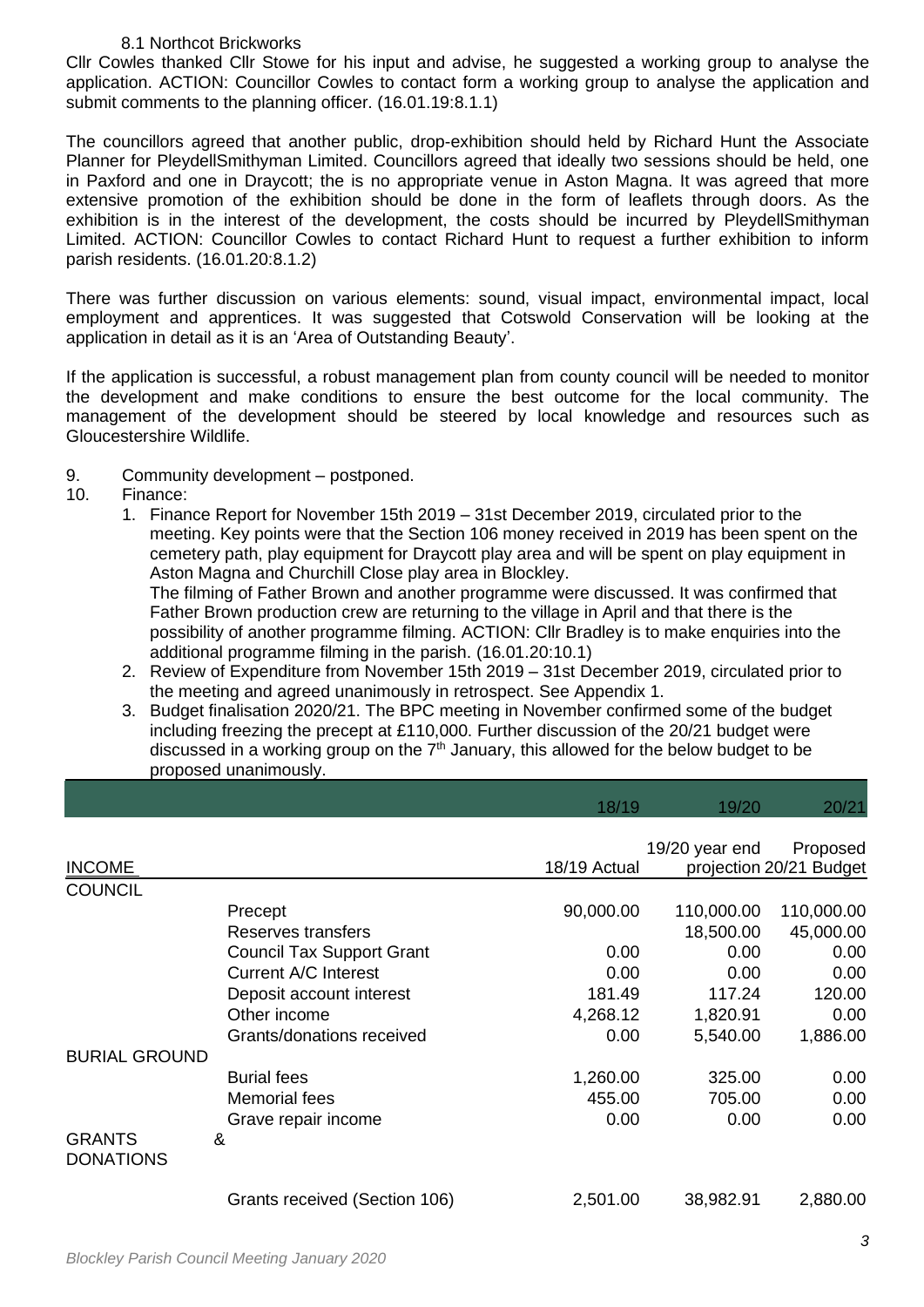|                     | Youth donation                      |              | 619.25         | 0.00                    |
|---------------------|-------------------------------------|--------------|----------------|-------------------------|
| <b>TOTAL INCOME</b> |                                     | 98,665.61    | 176,610.31     | 159,886.00              |
|                     |                                     |              |                |                         |
|                     |                                     | 18/19        | 19/20          | 20/21                   |
|                     |                                     |              | 19/20 year end | Proposed                |
|                     |                                     | 18/19 Actual |                | projection 20/21 Budget |
|                     |                                     |              |                |                         |
|                     | Administration                      | 7,530.85     |                | 8,204.92 12,593.00      |
|                     | <b>General Services</b>             | 24,512.53    |                | 26,831.65 35,470.00     |
|                     | <b>Youth Recreation and Leisure</b> | 9,168.27     |                | 13,263.49 58,661.74     |
|                     | <b>Burial Grounds</b>               | 8,928.40     |                | 23,381.00 11,500.00     |
|                     | <b>Grants &amp; Donations</b>       | 100.00       | 38,982.91      | 4,000.00                |
|                     | Salaries & Training                 | 24,347.28    |                | 26,333.47 29,286.68     |
|                     | <b>TOTAL INCOME</b>                 | 98,665.61    |                | 176,610.31159,886.00    |
|                     | <b>TOTAL EXPENDITURE</b>            | 74,587.33    |                | 136,997.44151,511.42    |
|                     | Variance                            | 24,078.28    | 39,612.87      | 8,374.58                |

The largest increase is the expenditure in 'youth, recreation and leisure'; this is the release of reserves to re-develop the play areas in the parish to boost the Section 106 funds and to maximise the potential of all funds available.

After review of the three tenders for the grounds contract, councillors agreed unanimously to continue with the current contractor Thomas Fox Landscaping. It was agreed that they are delivering a high standard of work which is being appreciated across the parish. Thomas Fox Landscaping have agreed to hold the price for three years should BPC award the contract in the following years.

Councillors agreed unanimously to award the Maintenance Officer (MO) an additional 7 hours per week between April to September 2020. The MO will be responsible for additional areas instead of the ground's contractor. It was agreed that this is financially beneficial and provides additional responsibility and development for the MO. ACTION: Cllr Dunscombe and the Clerk to revise the MO contract. (16.01.20.10.3.1)

The 2020/21 budget was proposed by Cllr Dunscombe, seconded by Cllr Bradley and approved unanimously.

## 11 Recreation and Leisure

11.1 Play areas

The installation of the toddler unit in Draycott is scheduled for the beginning of March. Cllr Bryan, Cllr Cowles and Cllr Dunscombe are to remove the old equipment before the 25<sup>th</sup> February. ACTION: Cllr Bryan, Cllr Cowles and Cllr Dunscomb to remove Draycott play equipment to prepare the area for new installation. (16.01.20:11.1.1)

A new piece of equipment for Aston Magna is to be proposed to council at the February meeting. ACTION: Cllr Thorneycroft to circulate plans for Aston Magna ahead of February's meeting. (16.01.20:11.1.2)

11.2 Over 60s classes The owner/instructor from Freestyle 360 has approved the leaflet for the Over 60's Stretch and Tone sessions and promotion of the event is to commence. ACTION: Cllr Thorneycroft and Clerk to promote the Over 60's classes. (16.01.20:11.2.1)

12 Cemetery and Churchyard update: Cllr Bryan- the burial register is up to date and in Excel format, the map is being updated and the policy is to be reviewed by the lead councillor (Cllr Bryan) and clerk. ACTION: Burial Policy to be reviewed and presented to council in February. (16.01.20:12.1.1)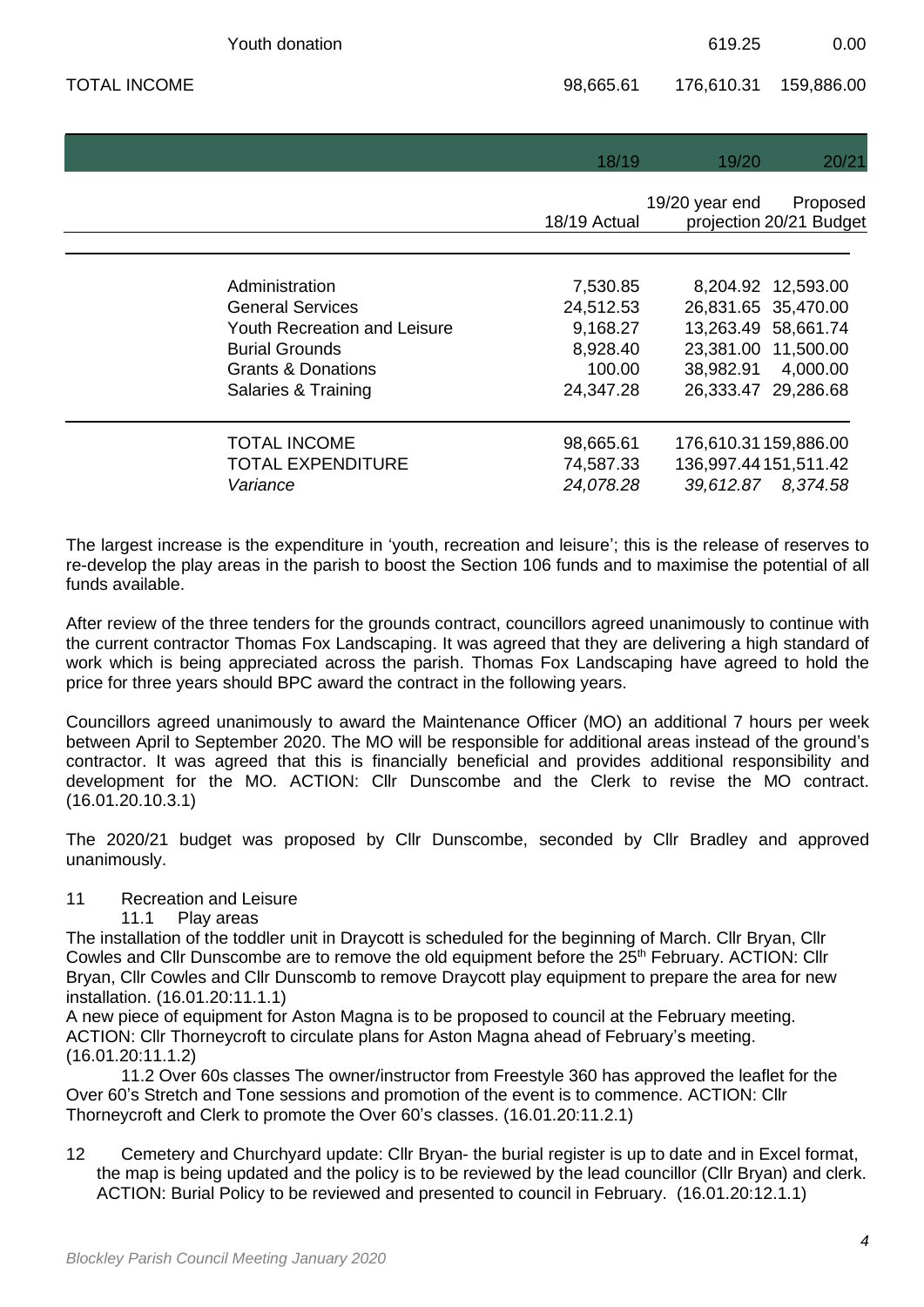The burial register needs to be updated to incorporate the cremation plots in the churchyard. ACTION: Clerk to contact the Church administrator to update the register with churchyard cremation plots. (16.01.20:12.1.2)

BPC plan for the second half of the churchyard wall to be rebuilt in late summer of 2021. £10,000 has been allocated from the 2020/21 budget and a further £10,000 will be assigned from 2021/22 budget. Rev'd Delap advised that the faculty may expire. ACTION Clerk to contact Adam Klup at the Diocese to request an extension to the faculty. (16.01.20:12.1.3)

13 Health & Wellbeing: Red Cross classes – Cllr Lidsey had circulated details of a course for 12 delegates at a cost of £250 ahead of the meeting. Councillors all agreed that due to the turnover of residents that classes should be held in 2020. A further suggestion was to hold a class during the weekly baby and toddler session. ACTION: Cllr Thorneycroft to discuss the possibility of a Defibrillator training session with the baby and toddler group. (16.01.20:13.1.1)

The relocation of the defibrillator to a more central location was discussed. Confirmation of the powersource is to be obtained: ACTION: Clerk to establish if the defibrillator needs an electricity source. (16.01.20:13.1.2)

14 Highways update: road signs – Clerk: The main signpost on the triangle leaving Paxford towards Chipping Campden (B4479) has been repaired. There are three requests for additional road signs: horse and rider signs on Galloping Lane, Vicarage Road sign in Aston Magna, Draycott Road sign at the junction with Station Road. Councillors agreed unanimously to all three signs. ACTION: Clerk to contact Gloucestershire Highways Customer Services Team to request signs. (16.01.20:14.1.1)

A request has been received to have the 'skid risk' signs removed on the B4479 towards Bourton on the Hill. ACTION: Clerk to contact Rhodri Grey at Highways to notify him of the signs. (16.01.20:14.1.2)

Cllr Bradley alerted councillors to the damage to the grass verge opposite the junction of School Lane and the B4479 that tradesmen are using to park on. ACTION: Cllr Bell to speak to the tradesmen parking on the verge, alert them of the damage they are causing to parish land and instruct them to park elsewhere. (16.01.20:14.1.3)

- 15 Communications: Cllr Efstratiou
	- 15.1 Councillors were updated with the refreshed copy that Cllr Efstratiou is writing and the new site map. Councillors agreed to their profile pictures being on the new website and Cllr Efstratiou is to arrange a photographer to take photos to ensure a continuous appearance on the website. ACTION: Cllr Efstratiou is to arrange profile pictures. (16.01.20:15.1.1)
	- 15.2 The Voice: it was agreed that articles will be submitted on a quarterly basis and an advertorial will be run on the other months. BPC are aware that a financial contribution has been requested, prices are to be confirmed.

16 Winter plans: adverse weather planning – Cllr Dunscombe is researching a weather system. Cllr Bryan has contacted mill owners in Blockley and confirmed that they work together to manage the flow of the brook. Councillors are in agreement that the current rain gauge is costly and not effective. ACTION: The Clerk is to make enquiries with the Environmental Agency to see if any equipment is recommended for parish councils. (16.01.20:16.1.1)

The Clerk has received the snow plough plans and hourly rate from GCC. ACTION: Clerk to source additional snow plough operators in case of heavy snowfall. (16.01.20:16.1.2)

17 17. SGH update – Cllr Bradley, new boiler and roof insulation are being fitted, there are to be sheds erected in the grounds which will be rented to users of the hall to store their equipment. Meetings have happened with the school and a representative from the school has now joined the committee. Cllr Bradley is writing a job description to advertise for a part-time Hall Manager.

18 Clerk's update and correspondence were circulated ahead of the meeting. Some decisions were required from councillors.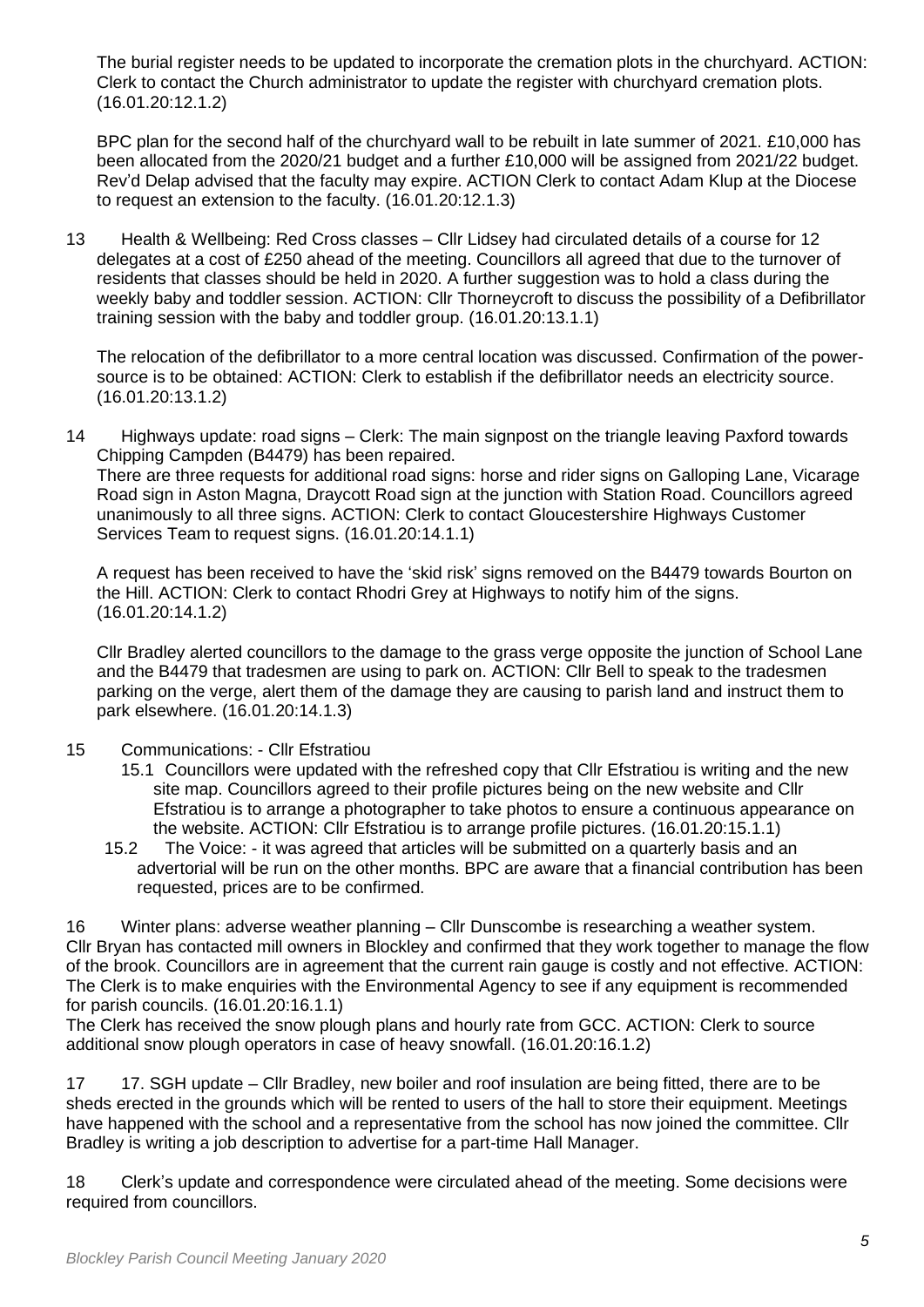- As council have agreed to donate the bench at Paxford bus shelter to Broadway Railway, a decision is needed on the replacement. All agreed that wood is not suitable for this location and alternatives are being researched.
- Blockley War Memorial restoration a quote has been received to repair the steps, £500 +VAT. Memorial stonework cleaned using low pressure super-heated water system to remove lichen and organic growth build-up. Surrounding pathway cleaned using low pressure super-heated water system to remove organic growth and biofilm. £327.00. Total of £827 to essentially clean the war memorial. Funding is not available for cleaning the memorial as it is understood that too much cleaning can lead to damage. Approval of the cleaning work and repair to the steps and pathway were agreed unanimously. ACTION: The clerk is to make enquiries as to whether the work can be done before 75th anniversary of VE Day on the 8th May. (16.01.20:17.1.1)
- Meeting dates The third Thursday of the month is falling in February half term and Easter holidays. The Clerk advised that meeting dates have yet to publicised so if they were to change there would be adequate notice. The prior booking at St Georges Hall was discussed and councillors were advised that the smaller room is sufficient in size. ACTION: Clerk to change the Easter meeting date and use the other room in St Georges Hall. (16.01.20:17.1.2)

#### Other items councillors were updated on by the Clerk:

- GAPTC Preparing for Audit course completed, Clerk would like to use GAPTC for the internal audit, cost £300, additional costs if additional visits are required.
- Growing Our Communities Fund successful bid of £722 for Play Rangers
- Bench by the war memorial in Blockley is being prepared for installation
- Blockley Ramblers wish to donate a bench, location to be decided
- Phone-boxes Paul Holmes (local resident who restored Broad Campden) is reviewing the boxes (Paxford, Draycott, Station Road) and providing quotes.
- A £10.5K VAT return has been submitted

#### 19 Any other business

The instalment of the post box in Winterway. ACTION: Clerk to make enquiries into the re-installing of a post box on Winterway, Blockley. (16.01.20:19.1.1)

## 20 Date of Next Meeting: 7pm on Thursday 20<sup>th</sup> February 2020, Paxford Village Hall

| Item            | Action (responsibility) from 16 <sup>th</sup> January 2020                                                                               | <b>Status</b> |
|-----------------|------------------------------------------------------------------------------------------------------------------------------------------|---------------|
| 19.10.19:12.3   | Cllr Cowles and Cllr Thorneycroft to finalise the Community Grant application and submit<br>to CDC                                       |               |
| 19.10.19:17.1   | Cllr Dunscombe to arrange Richard Weller to present to councillors about running<br>community events                                     |               |
| 21.11.19:9.2    | Cllr Dunscombe is having the pension requirement reviewed by an independent advisor                                                      |               |
| 21.11.19:9.3    | The Clerk is to research grant opportunities for the second half of the Churchyard wall                                                  |               |
| 21.11.19:11.1   | Cllr Dunscombe is to research rainfall equipment                                                                                         |               |
| 16.01.20:4.1.1  | Clerk to arrange memorial plaque and commemorative event with Rev'd Delap.                                                               |               |
| 16.01.20:4.1.2  | Clerk to arrange the annual litter pick and approach the Great Western about breakfast.                                                  |               |
| 16.01.20:7.1    | Cllr Bryan to photograph the flooded roads.                                                                                              |               |
| 16.01.19:8.1.1  | Councillor Cowles to form a working group to analyse the Northcot Brickworks<br>application and submit comments to the planning officer. |               |
| 16.01.20:8.1.2  | Councillor Cowles to contact Richard Hunt to request a further exhibition to inform<br>parish residents.                                 |               |
| 16.01.20:10.1.1 | Cllr Bradley is to make enquiries into the additional TV programme filming in the parish.                                                |               |
| 16.01.20.10.3.1 | Cllr Dunscombe and the Clerk to revise the MO contract.                                                                                  |               |

The meeting closed at 9.25pm.